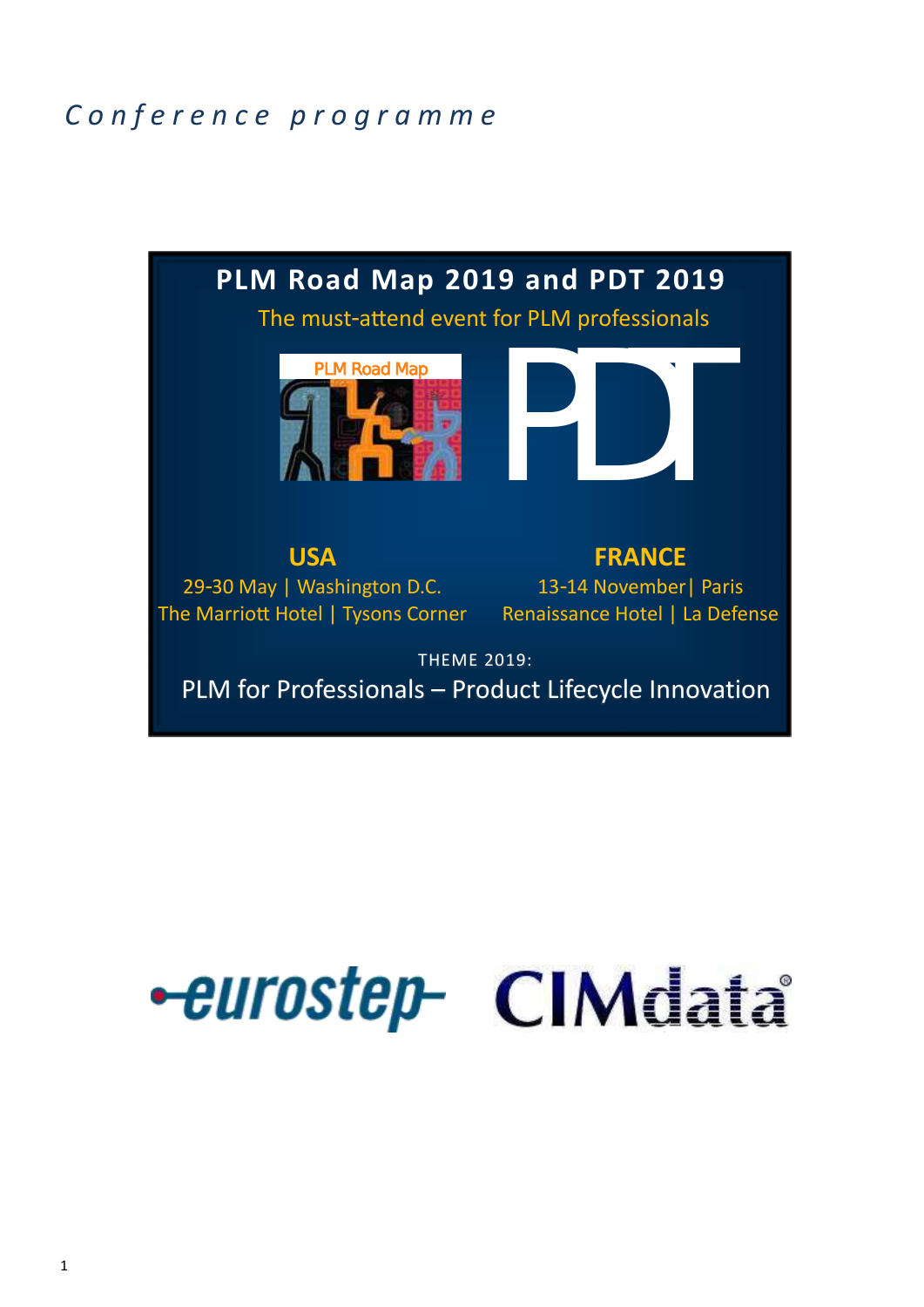## **MOST WELCOME TO PLM ROAD MAP AND PDT 2019**

#### **PLM for Professionals – Product Lifecycle Innovation.**

As PLM is naturally expanding its coverage there are plenty of opportunities opening for innovation across a product's entire lifecycle. Any PLM professional needs to manage the complex PLM legacy, as well as understand where all new capabilities in and around PLM can and most likely will take us. *PLM Road Map and PDT North America* is the meeting place where leaders will report on these two fronts—the classics of PLM and the upcoming PLM enablers. Pain points and trends!

In the camp of classic PLM are the pain points of understanding and deciding the borders between MBOM, EBOM, and SBOM—if the borders still exist! Configuration Management and Collaboration are additional areas that have been around where innovation can still provide significant advantages. New business models require rethinking. What was state of the art isn't anymore.

The PLM professional also needs to manage and plan for the introduction and democratization of Modeling & Simulation, Model Based Systems Engineering, Predictive Maintenance, Additive Manufacturing, Augmented Reality, and Cloud. Investment and training need to go where the best pay-off is, but PLM professionals must make sure recent and promising technologies are seamlessly integrated parts of the total PLM solution. Standardization at the right levels can enable an architecture where old and new will co-exist for the benefit of all in transformed digital networks.

*Today, PLM is a topic that is hotter than ever with a lot of recent VC investments, as well as a long list of mergers & acquisitions. PLM is definitely a major part of any organization's Digital Transformation.*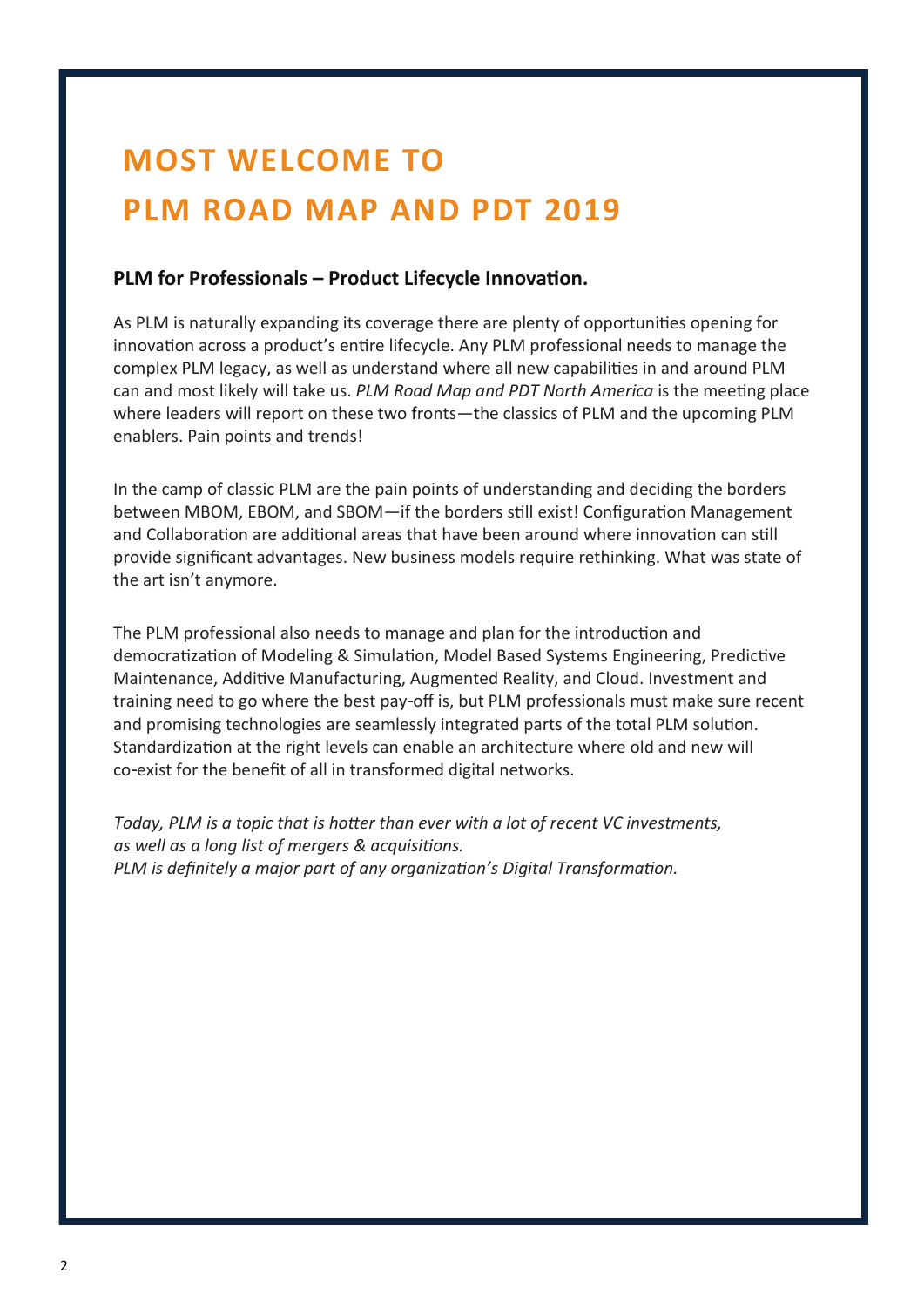## Agenda | Day 1 - May 29

| $7:30$ a.m. $-$<br>8:30 a.m.   | Registration & Continental Breakfast in the PLM Collaboration Café                                                                                                                                                                                                                                                                                                                                                                                                                                                                                                                                                                                                                                                                                                                                                                                                                                                                                                                                                                                                                                                                                                                                                                       |
|--------------------------------|------------------------------------------------------------------------------------------------------------------------------------------------------------------------------------------------------------------------------------------------------------------------------------------------------------------------------------------------------------------------------------------------------------------------------------------------------------------------------------------------------------------------------------------------------------------------------------------------------------------------------------------------------------------------------------------------------------------------------------------------------------------------------------------------------------------------------------------------------------------------------------------------------------------------------------------------------------------------------------------------------------------------------------------------------------------------------------------------------------------------------------------------------------------------------------------------------------------------------------------|
| $8:30$ a.m. $-$                | Welcome                                                                                                                                                                                                                                                                                                                                                                                                                                                                                                                                                                                                                                                                                                                                                                                                                                                                                                                                                                                                                                                                                                                                                                                                                                  |
| 8:40 a.m.                      | Peter Bilello, President, CIMdata & Håkan Kårdén, Director of Marketing, Eurostep                                                                                                                                                                                                                                                                                                                                                                                                                                                                                                                                                                                                                                                                                                                                                                                                                                                                                                                                                                                                                                                                                                                                                        |
| $8:40 a.m. -$<br>9:25 a.m.     | Opening presentation: The State of PLM: Today's Market & Leading Trends<br>This presentation will review the current state of the PLM industry with emphasis on key trends and issues,<br>including augmented intelligence and other emerging trends that are critical to the success of PLM<br>implementation and adoption. CIMdata will share its views on these trends and the impact they have on<br>companies implementing PLM and the PLM professional community in this increasingly challenging global<br>business environment.                                                                                                                                                                                                                                                                                                                                                                                                                                                                                                                                                                                                                                                                                                  |
|                                | Peter Bilello, President, CIMdata                                                                                                                                                                                                                                                                                                                                                                                                                                                                                                                                                                                                                                                                                                                                                                                                                                                                                                                                                                                                                                                                                                                                                                                                        |
| $9:25$ a.m. $-$<br>10:00 a.m.  | Integrating "Smart Documents" into PLM and the Digital Thread<br>We have all encountered documents which "refer" to other documents. What if one document could actually<br>"talk" to another document? A document which talks could tell others that reference it that something<br>changed! That table copied into a drawing would "know" that the values in the source document have<br>changed! What if the manufacturing BOM or bill of process could raise a flag when the material specification<br>for that widget has changed? Think of the time, frustration, and money that can be saved. Making documents<br>talk to each other is the definition of "Smart Connected Documents" and when coupled with PLM is a game<br>changing combination. This presentation will relate details of Northrop Grumman's experience with the<br>application of a Smart Connected Documents engine to product definition and manufacturing instruction<br>documentation. The presentation will start with the challenge, describe the journey, and will finish with a<br>summary of the benefits received and lessons learned from the experience.<br>Bruce Mayer, Engineering Application Technology and Strategy Manager, Northrop Grumman |
| $10:00$ a.m. $-$<br>10:30 a.m. | <b>Networking Break &amp; PLM Collaboration Café</b>                                                                                                                                                                                                                                                                                                                                                                                                                                                                                                                                                                                                                                                                                                                                                                                                                                                                                                                                                                                                                                                                                                                                                                                     |
| $10:30$ a.m. $-$<br>11:00 a.m. | <b>Sponsor Thought-Leadership Vignettes</b><br>Aras Corporation: Marc Lind, Global Collaboration in Systems Engineering &<br>Multiple View BOM for Digital Thread.<br>Configit: Garrett Clark, Configuration management in addition to your PLM system.<br>IpX: Joseph Anderson, True North Enterprise Calibration: Empowering your<br>organization and enabling sustainable digitalization.                                                                                                                                                                                                                                                                                                                                                                                                                                                                                                                                                                                                                                                                                                                                                                                                                                             |
| $11:00$ a.m. $-$<br>11:35 p.m. | An Executive Perspective: Selling an IT Transformation Strategy<br>What are the key systems that are needed to be successful as you digitally transform your business?<br>What are the main reasons for investing in systems like Product Lifecycle Management (PLM) and Internet of<br>Things platforms? How do you sell those benefits to be successful in leading the change required to be<br>competitive? Now more than ever it's critical to have a top down view of where you are going and why you<br>need to get there in order to lead digital transformation. This presentation will explore how to visualize key<br>enterprise systems, including PLM, and discuss the elements of a transformation strategy that will lead to<br>successful enterprise evolution over time.<br>David Sherburne, Consultant, ex-Carestream                                                                                                                                                                                                                                                                                                                                                                                                   |
| $11:35$ a.m. $-$<br>11:55 a.m. | <b>Sponsor Thought-Leadership Vignettes</b><br>Vertex: Craig Brown & Matt, Elevating 3D Collaboration.<br>XSB: Rupert Hopkins, Modeling Unstructured, Non-geometric Information for the Digital Thread.                                                                                                                                                                                                                                                                                                                                                                                                                                                                                                                                                                                                                                                                                                                                                                                                                                                                                                                                                                                                                                  |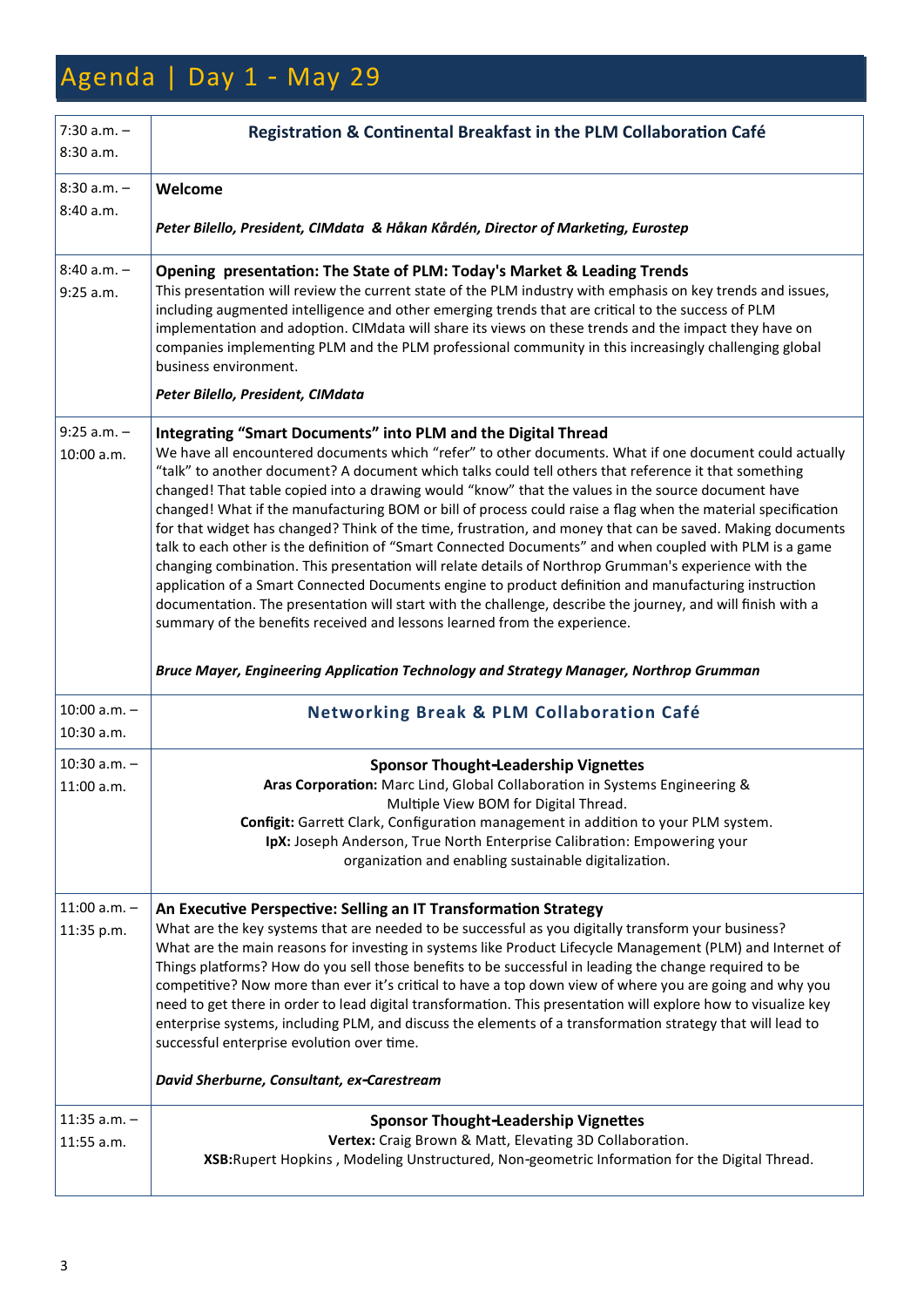| 11:55 $a.m. -$<br>12:00 p.m.    | Welcome to Lunch from our day 1 lunch sponsor CMstat                                                                                                                                                                                                                                                                                                                                                                                                                                                                                                                                                                                                                                                                                                                                                                                                                                                                                                                                                             |  |  |
|---------------------------------|------------------------------------------------------------------------------------------------------------------------------------------------------------------------------------------------------------------------------------------------------------------------------------------------------------------------------------------------------------------------------------------------------------------------------------------------------------------------------------------------------------------------------------------------------------------------------------------------------------------------------------------------------------------------------------------------------------------------------------------------------------------------------------------------------------------------------------------------------------------------------------------------------------------------------------------------------------------------------------------------------------------|--|--|
| 12:00 p.m.<br>$-1:15$ p.m.      | <b>Networking Lunch &amp; PLM Collaboration Café</b>                                                                                                                                                                                                                                                                                                                                                                                                                                                                                                                                                                                                                                                                                                                                                                                                                                                                                                                                                             |  |  |
| 1:15 p.m. $-$<br>2:00 p.m.      | KEYNOTE: A Flagship Data Integration Project in Support of the Royal Navy's New Carriers<br>The United Kingdom's Royal Navy commissioned the new aircraft carrier HMS Queen Elizabeth in late 2017.<br>An aircraft carrier system is one of the most complex pieces of engineering one can imagine and any number<br>associated with the carrier is mind-blowing. This presentation will consider the project from a product<br>information management viewpoint, with all its complexity, diversity of stakeholders, and the value of data<br>over time. Attendees will hear about the challenges and approaches for managing and maintaining data for<br>this flagship project in order to support an operation meeting high standards for performance, availability,<br>and safety.<br>Roger Hobley, Technology Development Manager Maritime Services IS&S Surface Ships, BAE Systems                                                                                                                         |  |  |
| $2:00 p.m. -$<br>2:35 p.m.      | The Minimum Digital Thread for Aircraft Certification<br>The use of multiple software tools to create and consume model-based definition (MBD) data in different,<br>often proprietary, formats results in substantial non-value-added integration costs and data interoperability<br>issues. An open, vendor-neutral standard format as the common language is critical. Members of an A&D<br>multi-company project team are defining the minimum data content in MBD type design required to meet<br>manufacture, inspection, and regulatory certification requirements. The Group has focused on ISO 10303-242<br>(STEP AP242), ISO 14306 (JT), and ISO 32000/14739 (PRC for 3D PDF), and commercial translation tools that<br>support data exchange and interoperability requirements for existing MBD design processes. This presentation<br>will describe the status of their work, and their plan to present detailed requirements, promote adoption,<br>and achieve compliance within the PLM ecosystem. |  |  |
|                                 | Dr. Ken Versprille, Executive Consultant, CIMdata                                                                                                                                                                                                                                                                                                                                                                                                                                                                                                                                                                                                                                                                                                                                                                                                                                                                                                                                                                |  |  |
| $2:35$ p.m. $-$<br>3:00 p.m.    | <b>Networking Break &amp; PLM Collaboration Café</b>                                                                                                                                                                                                                                                                                                                                                                                                                                                                                                                                                                                                                                                                                                                                                                                                                                                                                                                                                             |  |  |
| $3:00 p.m. -$<br>3:45 p.m.      | <b>Panel Discussion: PLM and Complexity</b><br>In this panel discussion we will consider PLM and complexity. We will consider the following questions:<br>- What can we all do to make PLM simpler?<br>- When is PLM as simple as possible?<br>- Where should we invest for success: In technology, people, or processes?<br>Facilitated by Håkan Kårdén, Director of Marketing, Eurostep                                                                                                                                                                                                                                                                                                                                                                                                                                                                                                                                                                                                                        |  |  |
| $3:45$ p.m. $-$<br>4:20 p.m.    | The Challenges of Model-Based Systems Engineering (MBSE) for NASA<br>NASA is investigating methods and tools to shift away from legacy document-centric systems engineering<br>toward Model-Based Systems Engineering (MBSE) solutions. While the legacy Systems Engineering (SE)<br>approach provides a robust and proven methodology appropriate to systems that may be unprecedented,<br>mission or safety critical, and operating is extreme environments, the agency seeks to adopt new model-based<br>strategies capable of supporting distributed development, model reuse, and a more comprehensive analytical<br>environment. This presentation will provide an overview of NASA SE processes, recent MBSE initiatives, and<br>remaining challenges in interoperability and model integration yet to be addressed.<br>Kurt Woodham, NASA and Nigel Shaw, Technical Fellow, Eurostep                                                                                                                     |  |  |
| 4:20 p.m. $-$<br>4:25 p.m.      | Welcome to Happy Hour from our sponsor ArcherGrey                                                                                                                                                                                                                                                                                                                                                                                                                                                                                                                                                                                                                                                                                                                                                                                                                                                                                                                                                                |  |  |
| 4:25 p.m. $-$<br>4:30 p.m.      | <b>First day summary</b>                                                                                                                                                                                                                                                                                                                                                                                                                                                                                                                                                                                                                                                                                                                                                                                                                                                                                                                                                                                         |  |  |
| 4:30 p.m.                       | <b>Conference Adjourns for the Day</b>                                                                                                                                                                                                                                                                                                                                                                                                                                                                                                                                                                                                                                                                                                                                                                                                                                                                                                                                                                           |  |  |
| 4:30 p.m. $-$<br>6:00 p.m.<br>4 | Happy Hour - avoid the traffic and join us<br>for drinks and snacks in the PLM Collaboration Café                                                                                                                                                                                                                                                                                                                                                                                                                                                                                                                                                                                                                                                                                                                                                                                                                                                                                                                |  |  |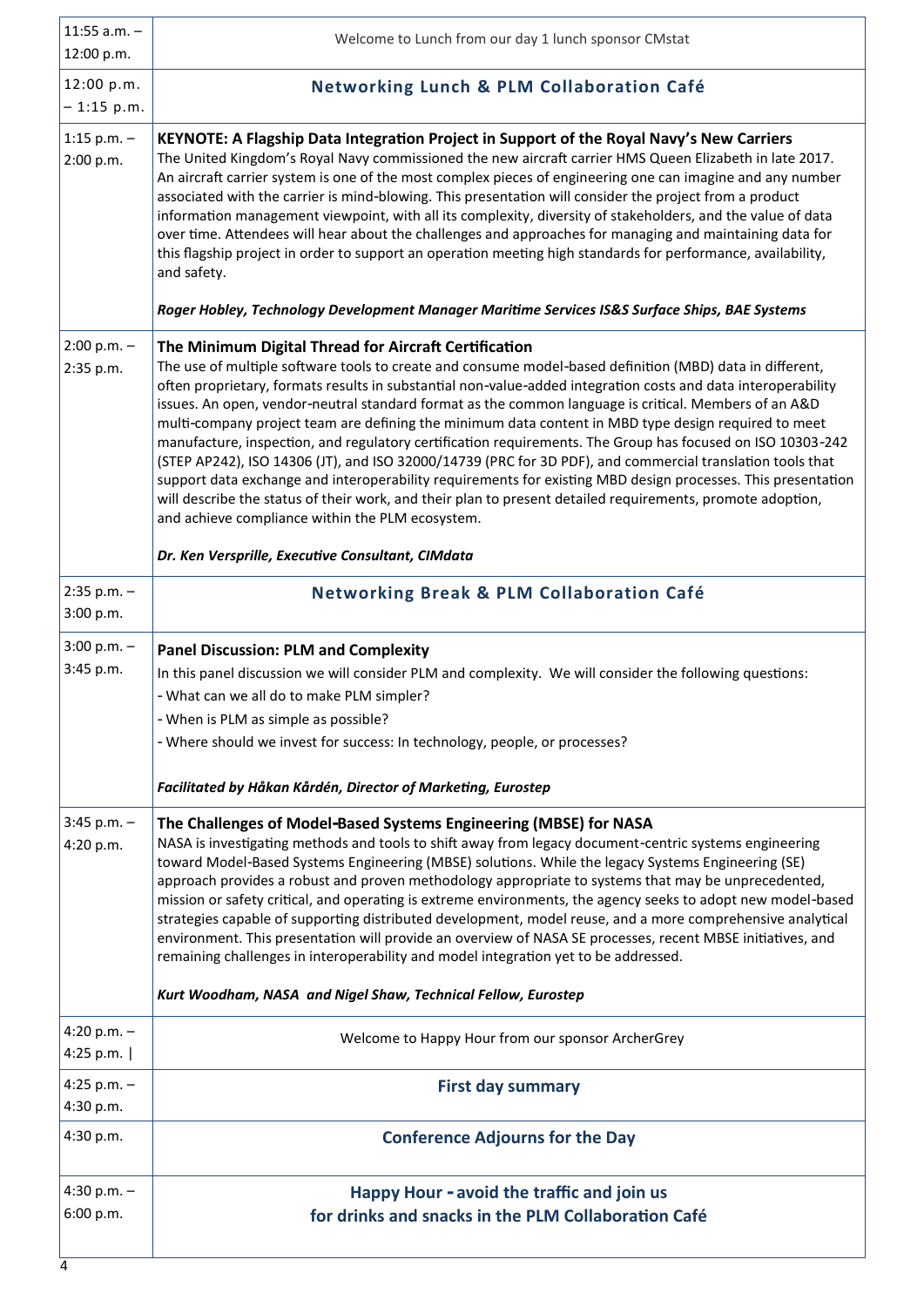| Agenda   Day 2 - May 30        |                                                                                                                                                                                                                                                                                                                                                                                                                                                                                                                                                                                                                                                                                                                                                                                                                                                                                                                                                                                                                                                                                          |  |
|--------------------------------|------------------------------------------------------------------------------------------------------------------------------------------------------------------------------------------------------------------------------------------------------------------------------------------------------------------------------------------------------------------------------------------------------------------------------------------------------------------------------------------------------------------------------------------------------------------------------------------------------------------------------------------------------------------------------------------------------------------------------------------------------------------------------------------------------------------------------------------------------------------------------------------------------------------------------------------------------------------------------------------------------------------------------------------------------------------------------------------|--|
| $8:00 a.m. -$<br>8:30 a.m.     | Registration & Continental Breakfast in the PLM Collaboration Café                                                                                                                                                                                                                                                                                                                                                                                                                                                                                                                                                                                                                                                                                                                                                                                                                                                                                                                                                                                                                       |  |
| $8:30$ a.m. $-$                | Welcome                                                                                                                                                                                                                                                                                                                                                                                                                                                                                                                                                                                                                                                                                                                                                                                                                                                                                                                                                                                                                                                                                  |  |
| 8:40 a.m.                      | Peter Bilello, President, CIMdata & Håkan Kårdén, Director of Marketing, Eurostep                                                                                                                                                                                                                                                                                                                                                                                                                                                                                                                                                                                                                                                                                                                                                                                                                                                                                                                                                                                                        |  |
| $8:40$ a.m. $-$<br>$9:25$ a.m. | KEYNOTE: Navigating the Journey to Industrie 4.0.<br>The Good, The Bad, and Making the Ugly - Less Ugly!<br>Manufacturing IT infrastructure has evolved in an adaptive emergent way for more than 30 years.<br>Today, Industrie 4.0 represents the greatest disruption in business models and platform-based technology<br>opportunities in more than a generation. This presentation will share insight based on recent surveys and<br>discussions with leading manufacturers about the journey to Industrie 4.0 and ideas about how to mitigate<br>key risks during that journey.<br>Dr. Marc Halpern, P.E., Vice President, Gartner                                                                                                                                                                                                                                                                                                                                                                                                                                                   |  |
| $9:25$ a.m. $-$                | <b>Identifying Value in Product Lifecycle Innovation</b>                                                                                                                                                                                                                                                                                                                                                                                                                                                                                                                                                                                                                                                                                                                                                                                                                                                                                                                                                                                                                                 |  |
| 10:00 a.m.                     | using Integrated Product, Process, and Logistics Viewpoints<br>The White House's National Security Strategy says producing needed parts and systems, healthy and secure<br>supply chains, and a skilled U.S. workforce is essential for ensuring the Nation's economic and national security.<br>In executing a Digital Engineering Strategy, the United States Department of Defense believes a successful<br>digital transformation of manufacturing using digital and model-based engineering practices will address<br>enduring challenges associated with complexity, uncertainty, and rapid change in deploying and using systems.<br>There is a lot of hype around the digital transformation of manufacturing. Industry, especially large enterprise,<br>is accepting of digital technologies. However, small-to-medium enterprises (SMEs) cannot afford to slow down<br>or disrupt their production processes. Those manufacturers must take a more cautious approach to going<br>digital. The caution among SMEs should not be misunderstood as a lack of strategic alignment. |  |
|                                | The world of manufacturing is complex and is made up of countless distributed pieces that must come together<br>to deliver goods. SMEs cannot afford to completely redesign their manufacturing systems. SMEs need ways to<br>leverage the capabilities in which they have already invested and add the appropriate new technologies that<br>will increase their productivity and profits. This presentation will show that technology alone cannot solve<br>these challenges, nor is technology the hardest challenge to address.                                                                                                                                                                                                                                                                                                                                                                                                                                                                                                                                                       |  |
|                                | Thomas Hedberg, Jr., Ph.D., P.E., Research Mechanical Engineer, NIST                                                                                                                                                                                                                                                                                                                                                                                                                                                                                                                                                                                                                                                                                                                                                                                                                                                                                                                                                                                                                     |  |
| $10:00a.m. -$<br>$10:30$ a.m.  | <b>Networking Break &amp; PLM Collaboration Café</b>                                                                                                                                                                                                                                                                                                                                                                                                                                                                                                                                                                                                                                                                                                                                                                                                                                                                                                                                                                                                                                     |  |
| $10:30a.m. -$<br>$11:05$ a.m.  | <b>Global Supply Chain Collaboration Practices</b><br>Ten A&D PLM Action Group (AD PAG) member companies have funded a joint project to define common global<br>collaboration practices between Original Equipment Manufacturers (OEMs), product design suppliers, and<br>manufacturing partners for data integration/exchange processes and protocols that are consistent with indus-<br>try standards. Separately, as part of the Boeing global collaboration strategy, Supplier Requirements eXchange<br>(SRX) is being deployed to support supply chain interoperability through an environment that enables collabo-<br>ration between OEMs, partners, and suppliers. SRX revolutionizes how Boeing collaborates, packages require-<br>ments, and exchanges design models while maintaining configuration control and digital thread integrity. This<br>presentation will describe the AD PAG project and the Boeing SRX value driven system elements to extend the<br>digital thread and requirements traceability across the supply chain and the product lifecycle.              |  |
|                                | Neil Lichty, Project Engineer, The Boeing Company                                                                                                                                                                                                                                                                                                                                                                                                                                                                                                                                                                                                                                                                                                                                                                                                                                                                                                                                                                                                                                        |  |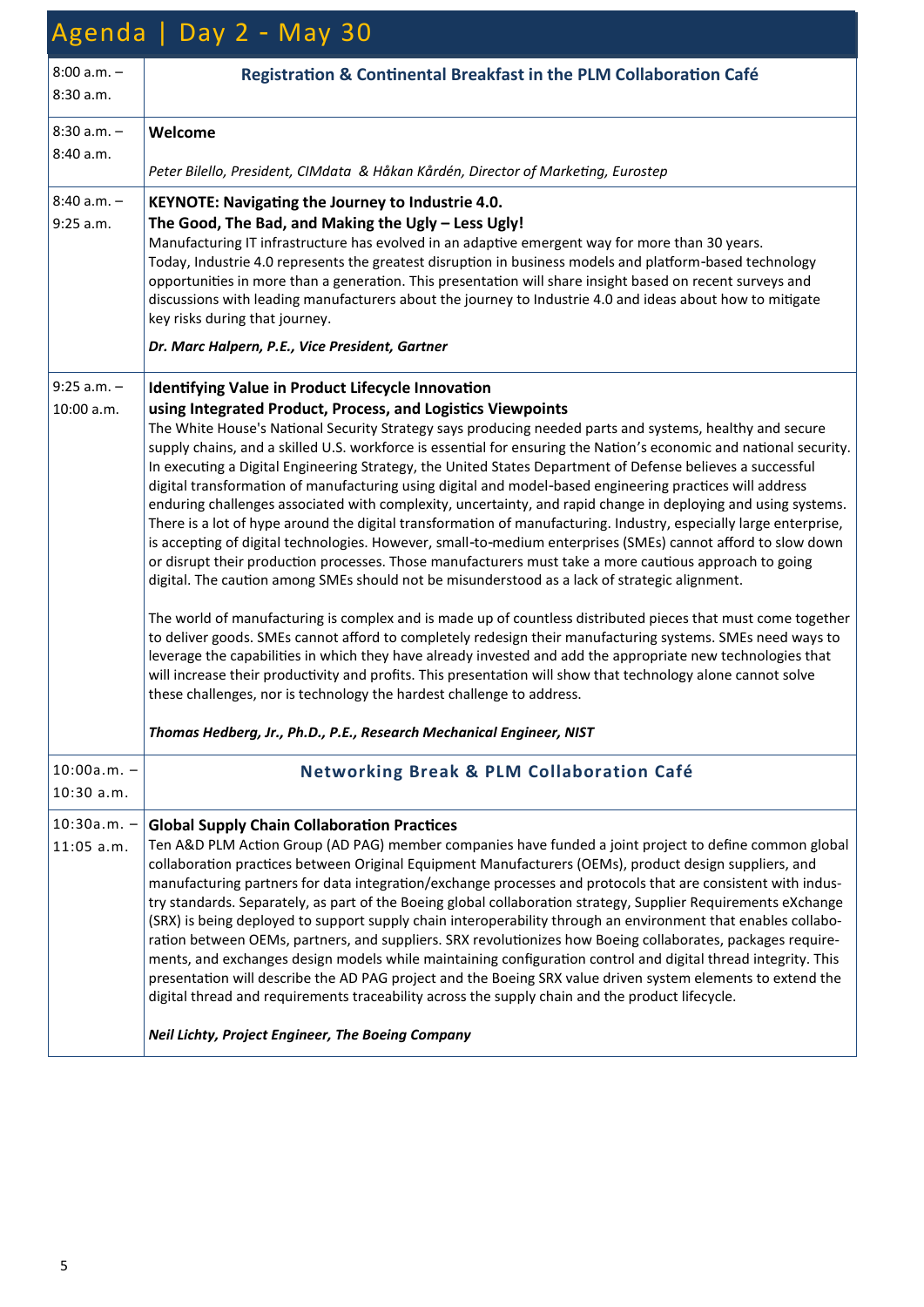| 11.05 $a.m. -$<br>11.50 a.m.  | <b>KEYNOTE: DoD Digital Engineering Initiative</b><br>In June 2018, the Office of the Under Secretary of Defense for Research and Engineering (USD(R&E) released<br>the Digital Engineering Strategy. This strategy encapsulates the goals to shift the engineering practices to<br>computational tools and model-based artifacts. This keynote presentation will provide an overview of the Digi-<br>tal Engineering strategy, and the implementation progress to date.<br>Philomena "Phil" Zimmerman, Deputy Director of Engineering Tools and Environments, Office of the Deputy<br><b>Assistant Secretary of Defense for Systems Engineering</b>                                                                                                                                                                                                                                                                                                                                                                                                                                    |
|-------------------------------|-----------------------------------------------------------------------------------------------------------------------------------------------------------------------------------------------------------------------------------------------------------------------------------------------------------------------------------------------------------------------------------------------------------------------------------------------------------------------------------------------------------------------------------------------------------------------------------------------------------------------------------------------------------------------------------------------------------------------------------------------------------------------------------------------------------------------------------------------------------------------------------------------------------------------------------------------------------------------------------------------------------------------------------------------------------------------------------------|
| $11:50$ a.m. $-$<br>1:00 p.m. | <b>Networking Lunch &amp; PLM Collaboration Café</b>                                                                                                                                                                                                                                                                                                                                                                                                                                                                                                                                                                                                                                                                                                                                                                                                                                                                                                                                                                                                                                    |
| 1:00 p.m. $-$<br>1:35 p.m.    | PLM, Model-Based Systems Engineering, and the supply chain—challenges and opportunities<br>The typical current situation in many enterprises is that PLM and ALM are well established but distinct and the<br>increasing take up of Model-Based Systems Engineering (MBSE) cuts across these domains. There is an<br>increased emphasis on simulation too, adding SDM. Many enterprises have document-based processes in place<br>and the shift to go fully digitized and really apply MBSE presents real challenges and great opportunities.<br>Including joint ventures and supply chain design partners adds to the mix. So does considering the full lifecycle<br>and the different views (BOMS) used through life. This presentation will look at the challenges and some of the<br>initiatives currently addressing them, both in the standards arena and in commercial practice.<br><b>Nigel Shaw, Technical Fellow, Eurostep</b>                                                                                                                                                |
| 1:35 p.m. $-$<br>2:10 p.m.    | <b>Enabling Model-Based Systems Engineering Data Interoperability</b><br>The digitization of the product development process from the early conceptual design stage all the way<br>through the entire product lifecycle is a major business goal across all manufacturing industries today. This is<br>especially true in aerospace and defense programs due to the design complexities of cyber-physical systems<br>with ever-increasing amounts of embedded software and electronics. Members of an A&D multi-company pro-<br>ject team evaluated current data interoperability standards, enabling a Model-Based Systems Engineering<br>(MBSE) conceptual design process. The activity was to assess the feasibility of exchanging digital requirements<br>and systems architecture models instead of documents within a collaborative product development activity. In<br>this presentation the team will discuss their findings and recommendations for the short and longer term.<br>Don Tolle, Director Simulation-Driven Systems Development Consulting Practice, CIMdata, Inc. |
| 2:10 p.m. -                   | <b>Networking Break &amp; PLM Collaboration Café</b>                                                                                                                                                                                                                                                                                                                                                                                                                                                                                                                                                                                                                                                                                                                                                                                                                                                                                                                                                                                                                                    |
| 2.30 p.m.                     |                                                                                                                                                                                                                                                                                                                                                                                                                                                                                                                                                                                                                                                                                                                                                                                                                                                                                                                                                                                                                                                                                         |
| $2:30 p.m. -$<br>3:05 p.m.    | <b>Speed to Value - Driving PLM Strategy to Execution</b><br>Speed to value is about optimizing and delivering strategic programs across the entire PLM lifecycle such that<br>the PLM portfolio will realize maximum value in the shortest amount of time. The approach developed for Ge-<br>neral Motors and described in this presentation aligns the key process disciplines for project portfolio manage-<br>ment and program delivery into a single framework with elements of agile for software development and so-<br>lution delivery. The combined approach enables rapid mobilization for program execution while ensuring bene-<br>fits are maximized through the prioritization, planning, and alignment of key business initiatives with solution<br>releases. This approach is specifically designed for PLM portfolios containing innovation, product development,<br>and digital transformation initiatives and it has been proven successful at General Motors for programs and<br>projects of various sizes and complexity.                                          |
|                               | <b>Craig Brown, General Motors (retired)</b>                                                                                                                                                                                                                                                                                                                                                                                                                                                                                                                                                                                                                                                                                                                                                                                                                                                                                                                                                                                                                                            |
| $3:05p.m. -$<br>3:45 p.m.     | KEYNOTE: Bringing all the Trends Together, what's next?                                                                                                                                                                                                                                                                                                                                                                                                                                                                                                                                                                                                                                                                                                                                                                                                                                                                                                                                                                                                                                 |
|                               | PLM is continuously changing and evolving as new technology and business trends come into play. The mode-<br>rator of this informal discussion will alternately pose questions to Dr. Halpern and Mr. Bilello for their opinion<br>on the impact a number of important new trends will have on PLM in the coming years. Among the topics to be<br>addressed is "the growing complexity of products" and "product as a service."                                                                                                                                                                                                                                                                                                                                                                                                                                                                                                                                                                                                                                                         |
|                               | Peter Bilello, President and CIMdata Dr. Marc Halpern, P.E., Vice President, Gartner                                                                                                                                                                                                                                                                                                                                                                                                                                                                                                                                                                                                                                                                                                                                                                                                                                                                                                                                                                                                    |
| $3:45$ p.m. $-$<br>4:00 p.m.  | <b>Conference summary</b>                                                                                                                                                                                                                                                                                                                                                                                                                                                                                                                                                                                                                                                                                                                                                                                                                                                                                                                                                                                                                                                               |